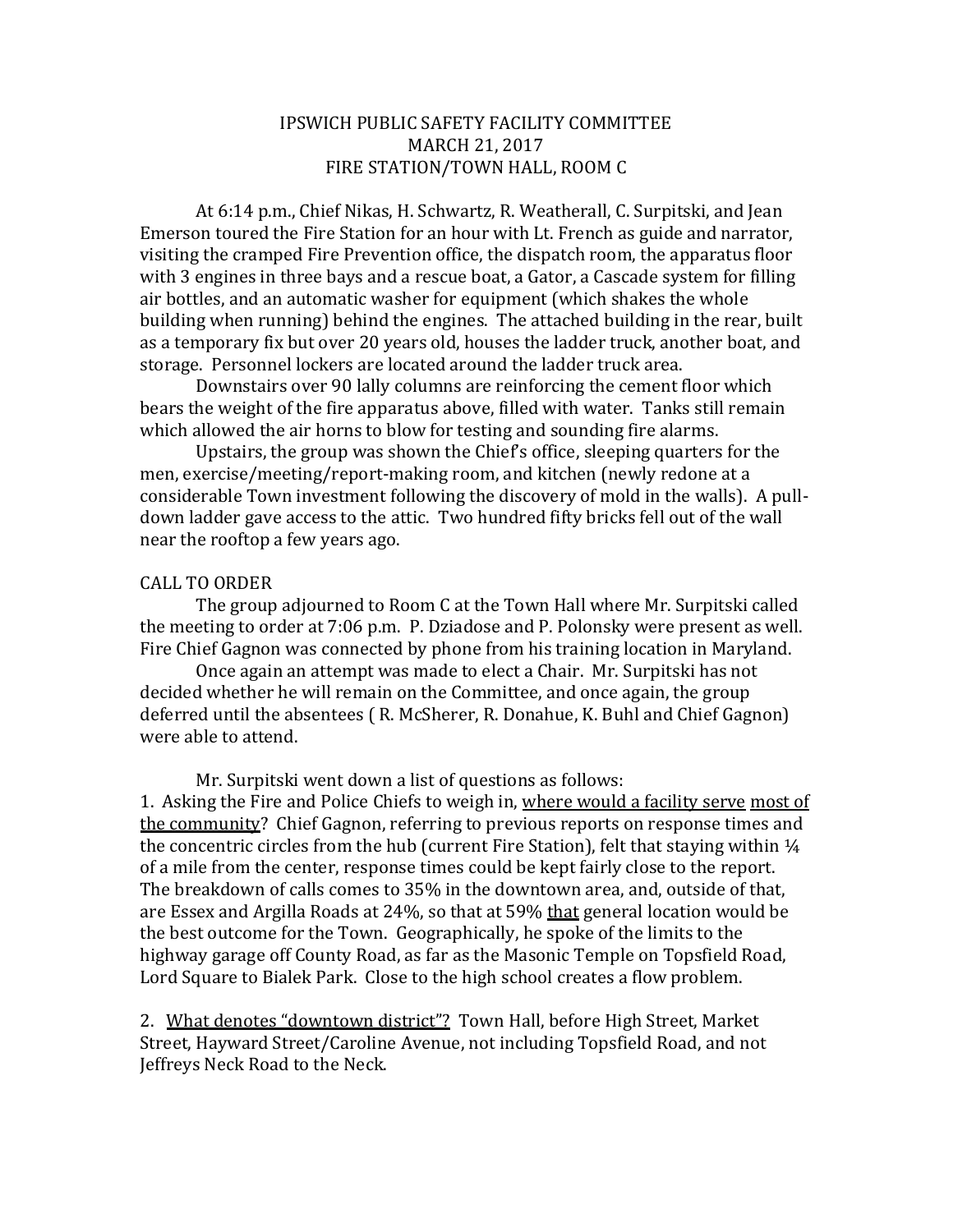3. Areas relative to fire exposures? Most vulnerable are some of the oldest balloon construction buildings, not as many sprinklered because of age. Nikas asked if a poll of "medical aids" was done—not done. Dziadose asked if the 24% is because of the elderly. River Bend, County Road averages one call a day. Private ambulance reponds, fire and police respond  $-$  1/2 to 3/4 go to the hospital after a fall.

4. What is arrival time on scene? Gagnon said that it is 4 minutes from the time the truck is rolling to arrival on scene, NFPA rules, about 60% of the time. Ninety percent of the time is beyond the 8-minute mark. Little Neck and Rte. 1 are beyond that.

 The group studied a color-coded response time sheet from Elm Street (proposed site in 2014). A graph was done in 2002 at the Fire Station site and recommended at that time that there be 3 stations: one at Linebrook, one at the Neck, and one downtown. Mr. Schwartz felt that the change in the statistics expands the areas for potential location. Discussion ensued re ambulance service stationed at Linebrook, possible changes with Rowley's fire/ambulance building project, and private ambulance service.

5. Do you think it would behoove us to consider ambulance service separately from fire or are they so closely intertwined that they should stay together? With advanced life support, paramedic service, and a manpower curve, Gagnon felt it would probably be a good idea. Nikas said that the ambulance contract is current until 12/31/18. Ipswich controls volume—would we want to keep the Rowley contract with Ipswich re ambulance service? Members asked for more information on this matter**.\*\***

Mr. Weatherall and Mr. Schwartz asked for an overview of how ambulance delivery has been running since the 70's.**\*\*** National health care (medicare) would reimburse municipal ambulance if a new Memo of Understanding (MOU) were to be adopted (Gagnon). Mr. Surpitski asked Chief Gagnon to make copies of manning the Fire Station after a fatal fire in 2002 to save time studying it again.**\*\***

6. Property needs for a new facility? Chief Nikas reported space needs for a new police station were 21,000 sq. ft. and fire at 17,000 sq. ft. or combined at 36,-40,000 sq. ft. (Police currently is 7,400 sq. ft. and fire is less than that). A combined facility benefits economics with construction, maintenance, utilities, etc., and public space for the community. Downtown would be the optimum. Dispatcher needs a central location; police cruisers are rolling around the town.

Surpitski defined "political will" as the Town's failure in the past to opt for possible sites for a new fire station at the current Rite Aid on Central Street or the former St. Stanislaus church on Washington Street as ideal sites, but they didn't appeal to the Town at the time. Chief Nikas refreshed the Committee that in 2014, the Elm Street site came close, but it still wasn't "the will" of certain people. Surpitski said that all of the Selectmen are in favor this time: (\$90,000 has been spent to fix the Fire Station over the years.) This administration is planning ahead a request to see this plan was made.**\*\*** The M/HS bond, ending in 2020, will be